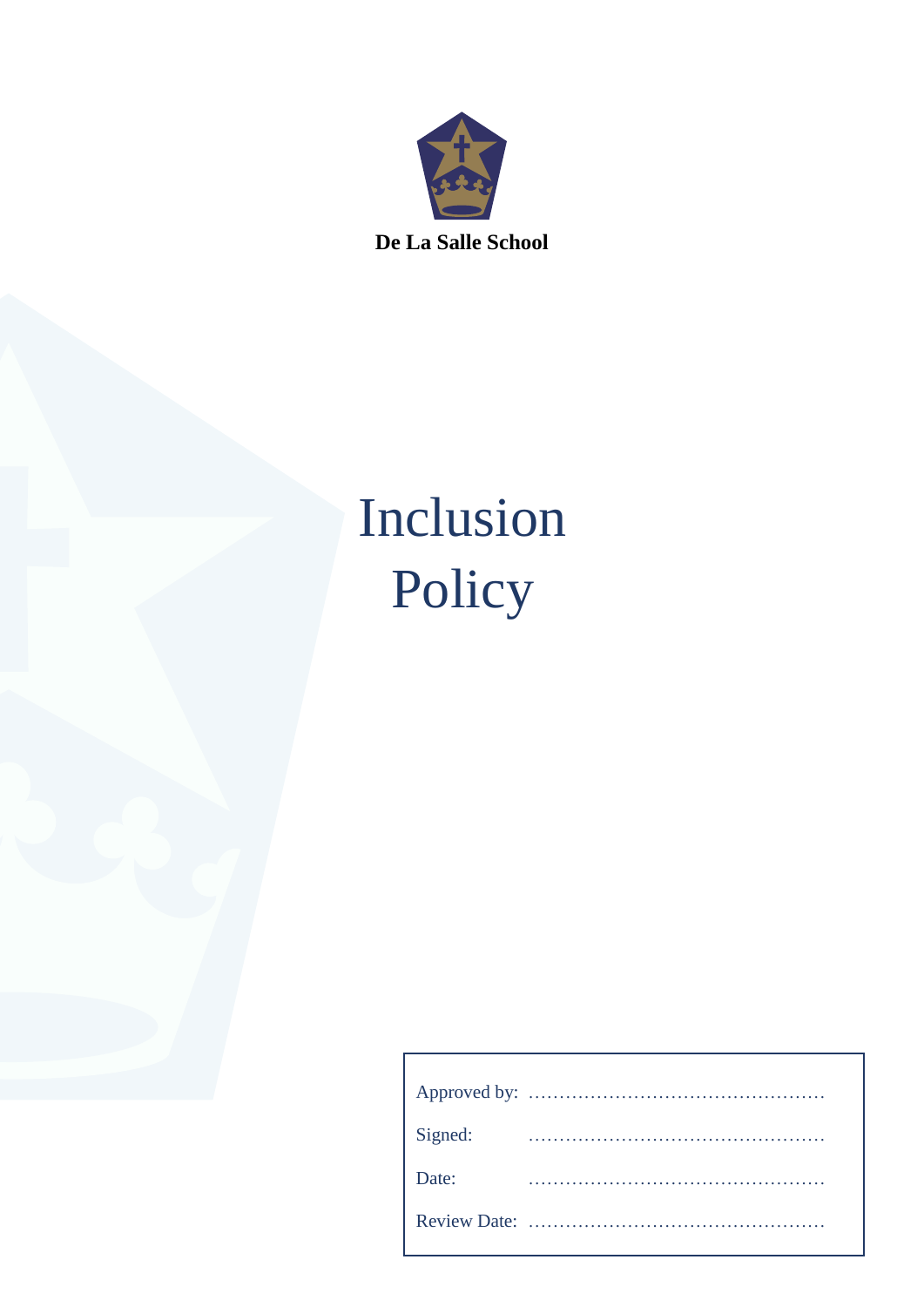## **Definition of educational inclusion**

An **educationally inclusive school** is one in which the teaching and learning, achievements, attitudes and well-being of every young person matter. Effective schools are educationally inclusive schools. This shows, not only in their performance, but also in their ethos and their willingness to offer new opportunities to pupils who may have experienced previous difficulties. This does not mean treating all pupils in the same way. Rather it involves taking account of pupils' varied life experiences and needs.

(Evaluating Educational Inclusion: Guidance for inspectors and schools. Ofsted 2002, ref. HMI 235).

# **Statement of principle**

Our school is committed to providing an appropriate and high quality education to all the children living in our local area. We believe that all children, including those identified as having special educational needs, have a common entitlement to a broad and balanced academic and social curriculum, which is accessible to them; and that they should be fully included in all aspects of school life.

We believe that all children should be equally valued in school. We strive to eliminate prejudice and discrimination, and to develop an environment where all children can flourish and feel safe.

Our School is committed to inclusion. Part of the school's strategic planning for improvement is to develop cultures, policies and practices that include all learners. We aim to engender a sense of community and belonging, and to offer new opportunities to learners who may have experienced previous difficulties.

This means that we will treat all learners in ways which take account of their varied life experiences and needs.

We believe that educational inclusion is about equal opportunities for all learners, whatever their age, gender, ethnicity, impairment, attainment and background. We pay particular attention to the provision for, and the achievement of, different groups of learners:

- girls and boys, men and women;
- minority ethnic and faith groups, travellers, asylum seekers and refugees;
- learners who need support to learn English as an additional language (EAL);
- learners with special educational needs;
- learners who are disabled:
- those who are gifted and talented;
- those who are looked after by the local authority;
- others such as those who are sick; those who are young carers; those who are in families under stress; pregnant school girls and teenage mothers;
- any learners who are at risk of disaffection and exclusion.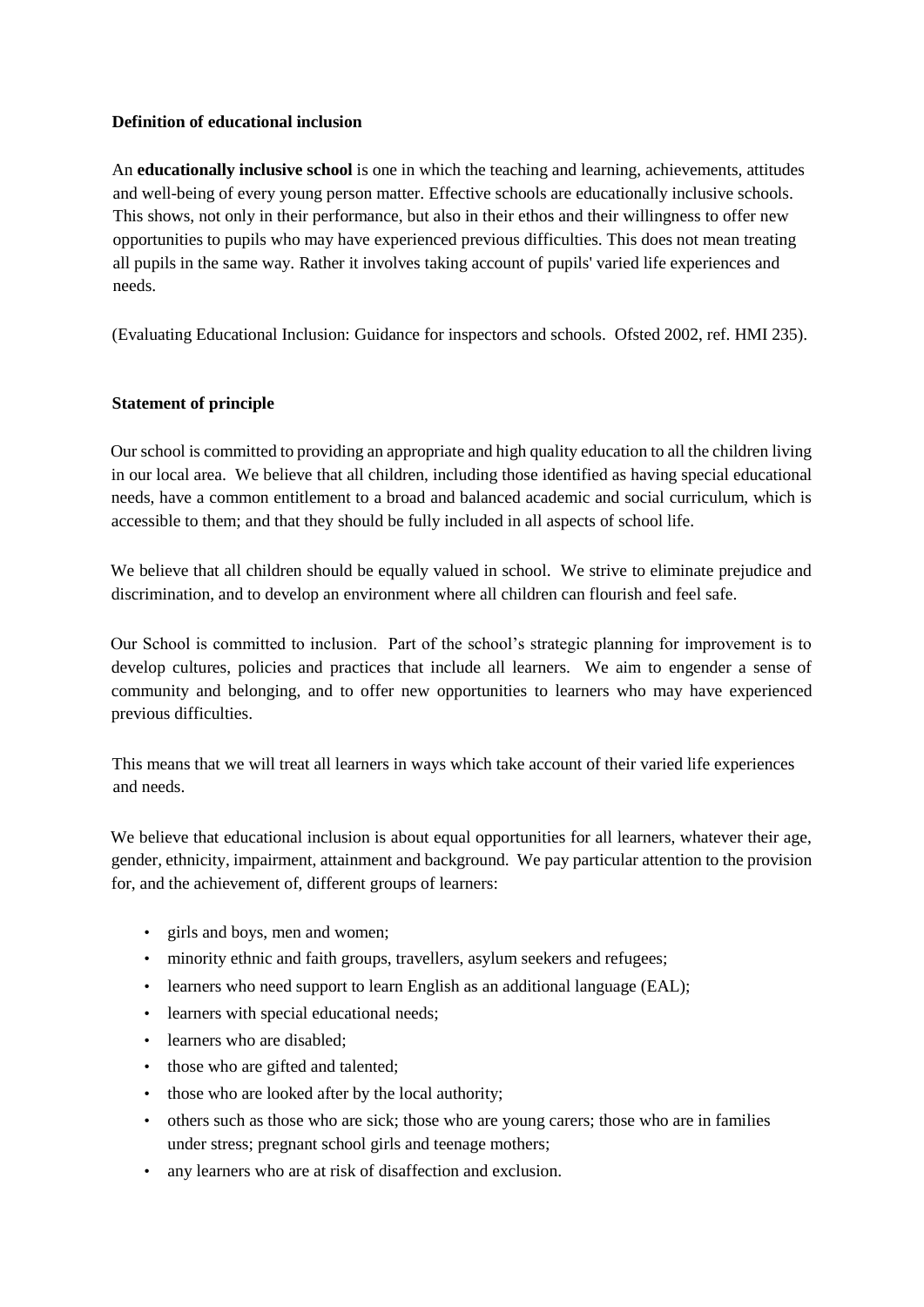# Legal framework section

This policy is our response to the following government advice:

- DfEE Circular 10/99 Social Inclusion: Pupil Support;
- DfES Inclusive Schooling: Children with SEN, 2001;
- DfES Including All Children in the Literacy Hour and Daily Maths Lesson, 2002.

## Devices to monitor/support inclusion

We use 'The Index of Inclusion: Developing learning and participation in school' ((CSIE) 0117 328 4007- www.inclusion.org.uk) and the LA 'SEN Self Evaluation framework for schools' as our audit tools for promoting inclusive practices.

Devices to monitor/support inclusion

Other Policies that support inclusion

- SEN policy
- Behaviour policy including exclusion and truancy procedures
- Teaching and learning policy
- Anti-bullying policy
- Attendance policy
- Equal opportunities policy/ethnic minorities
- Gifted and talented policy
- Risk management guidelines
- School development plan
- LEA Inclusion policies
- Inclusion Quality Mark

There are no differences between the achievements of boys and girls.

# **Names and profiles of those with specific involvement in developing inclusive practices**

The Headteacher has overall responsibility for the implementation of the policy and works alongside the SENCo. The Chair of Governors is the designated governor monitoring policy and provision. Parents are regularly consulted and involved, through questionnaires and meetings.

Pupils are consulted through nurture group activities, class and School Council meetings. Teaching assistants support individuals and groups and receive regular training to help them in their work.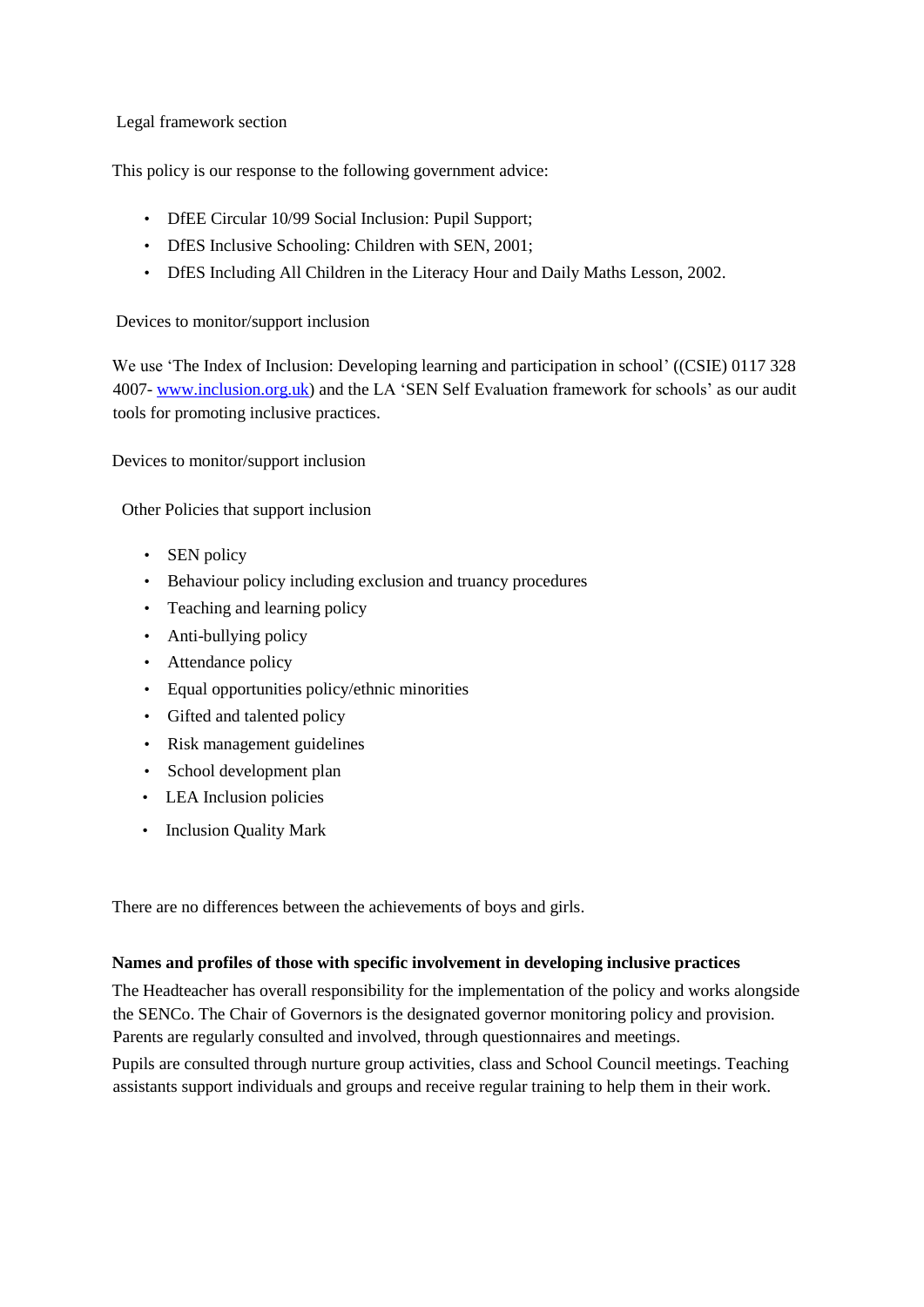### **In-school action to support inclusion**

All teachers have a responsibility to provide a broad and balanced curriculum for all pupils. The National Curriculum is the starting point for planning a school curriculum that meets the specific needs of individuals and groups of pupils. Teachers aim to give every pupil the opportunity to experience success in learning and to achieve as high a standard as possible. They teach knowledge, skills and understanding in ways that suit their pupils' abilities, taking account of different learning styles.

## **School ethos**

Our school publicly supports and values diversity, actively promotes inclusion and openly opposes all forms of discrimination, through work in the curriculum, displays around the school, correspondence with parents and discussions with pupils.

## **Pastoral support and life skills**

All teachers and teaching assistants at our school support pupils, both those in their own classes and those from other classes (and in line with our child protection policy). Pupils can refer to any member of staff, to the School Council and to peer mediators to register concerns. Work in the PSHE and Citizenship programmes and the displays around the school helps to reduce prejudice and isolation.

SMSC and extensive liturgical programme facilitate all inclusion principles.

## **Staff recruitment and professional development**

We welcome and actively encourage (with reference to our equal opportunities policy) applications from staff from minority groups. Inset is arranged periodically for staff to increase their ability to address a diversity of pupils needs, including Inset for all, to increase awareness of their pastoral role.

# **Management of inclusion policy**

We intend to update the information for the Ofsted Self Evaluation Form (SEF) on a termly basis. This will inform the Single Integrated Development Plan (SIDP) and result in actions to improve our provision. The policy itself will be reviewed every 3 years as part of our rolling programme of policy reviews. Roles and responsibilities.

# *The Governing body should:*

- Ensure that the school complies with Race Relations and Disability and SEN related legislation, including the general and specific duties.
- Ensure that the policy and its related procedures and strategies are implemented.

# *The Head teacher should:*

• Ensure, along with the governing body, that the policy and its related procedures and strategies are implemented.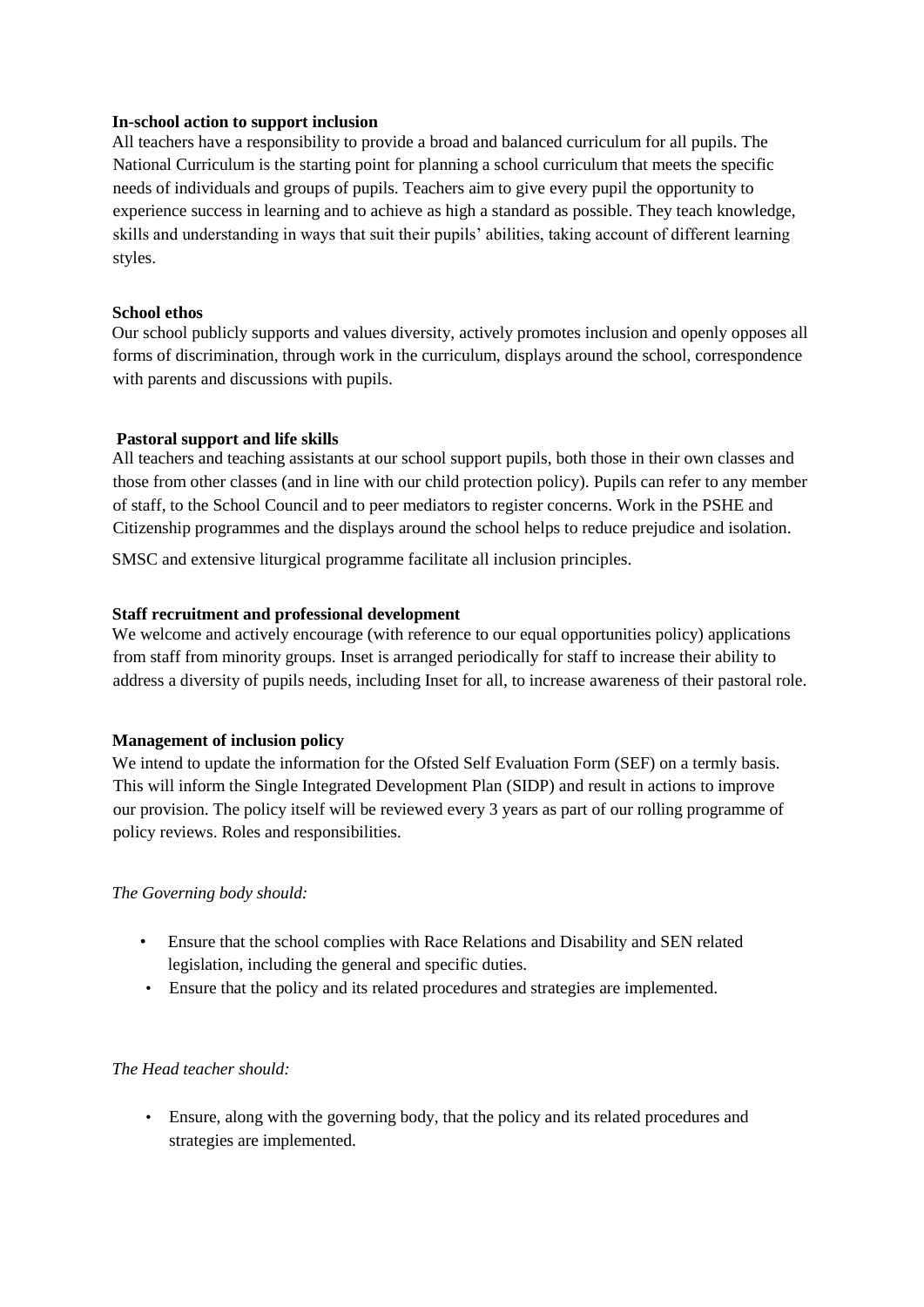- Ensure that all staff are aware of their responsibilities under the policy and are given appropriate training and support so that they can fulfil their responsibilities.
- Take disciplinary action against staff or pupils who discriminate or contravene the policy.
- Ensure that issues of equality and inclusion are addressed within the PSHE and Citizenship curriculum.

# *People with specific responsibilities:*

- From April 2010 the School Inclusion Manager will be responsible for co-ordinating any specific inclusion work in the school with heads of lower and upper school.
- Assistant Head Pastoral is responsible for dealing with reported incidents of racism, racial harassment, bullying, verbal or physical abuse.

# *All staff should:*

- Deal with incidents of discrimination and know how to identify and challenge bias and stereotyping.
- Not discriminate on grounds of race, disability, or other equality issues.
- Keep up to date with equalities legislation by attending training and information events organised by the school or LA.

# *Teaching staff should:*

- Ensure that the pupils from all equality groups have full access to the curriculum.
- Promote race equality, disability equality and diversity through teaching and through relations with pupils, staff, parents/carers and the wider community.

# *Pupils should:*

- Report incidents of discrimination, prejudice and bullying.
- Take part in curriculum opportunities.
- Treat fellow pupils as they would wish to be treated.

#### *Visitors and contractors should:*

• Comply with the school's educational inclusion policy.

#### **Action to obtain pupils views**

Pupils' views are sought regularly through nurture groups, pupil Councils and assemblies. These are recorded on IEPs and on end of year reports.

#### **Partnerships with parents/carers**

Staff and parents/carers work together to support all pupils. We communicate with parents through school newsletters, the school prospectus, the school website and work reviews, statements, IEP's and